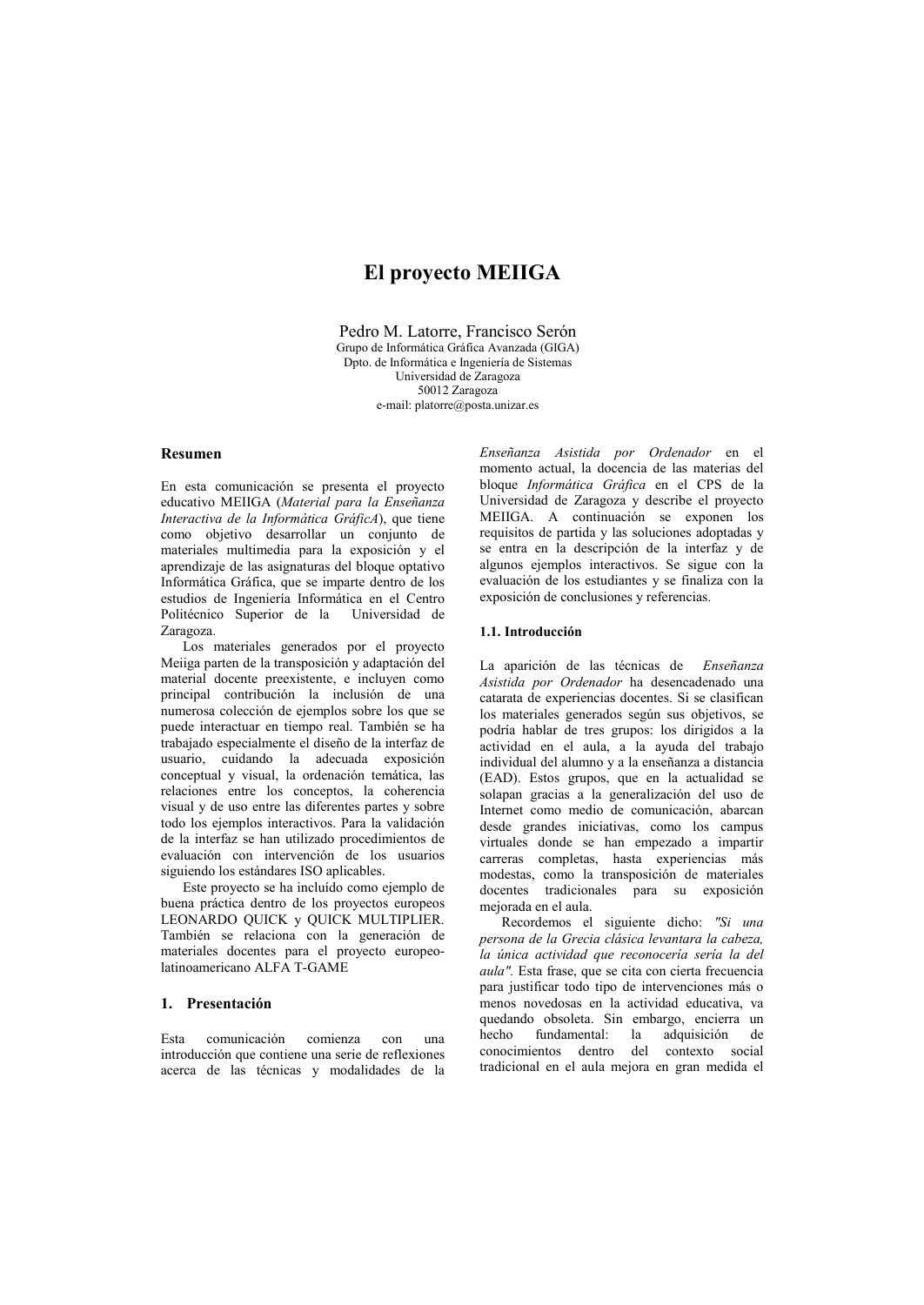### rendimiento del estudiante. Por esta razón los experimentos de educación de individuos en aislamiento han tenido un éxito limitado en general, y los ensayos tienden actualmente a hablar de educación síncrona (o presencial) y asíncrona, que abarca la semipresencial (70% de tiempo presencial y 30% de estudio a distancia) y la enseñanza totalmente a distancia asistida parcialmente mediante aplicaciones en red. Esta última modalidad tiende a reservarse a aquellas circunstancias en las que resulta imposible la docencia mediante las dos primeras. Estas líneas (semipresencial y a distancia) son las que exploran el Anillo Digital Docente de la Universidad de Zaragoza y el Grupo de Universidades G9.

### 1.2. La Informática Gráfica en la Universidad de Zaragoza

El Centro Politécnico Superior de la Universidad de Zaragoza imparte en la actualidad las materias correspondientes a las titulaciones de Ingeniería Industrial, Telecomunicaciones, Química e Informática. El plan de estudios correspondiente a esta última titulación ofrece el bloque optativo de Informática Gráfica, que se estructura en tres asignaturas: Informática Gráfica, Modelado Geométrico y Modelado Visual y Animación. La carga total de este bloque es de 18 créditos (180 horas) de clases teóricas y prácticas.

La primera asignatura. Informática Gráfica. ofrece los conceptos generales del bloque, tratando la evolución histórica, el hardware gráfico, la visualización 2D y 3D, el proceso de rendering de objetos poligonales y los aceleradores gráficos. La segunda, Modelado Geométrico, estudia la descripción de la forma de los objetos, exponiendo su evolución histórica, los conceptos básicos de Geometría Analítica y Geometría Diferencial, la interpolación y aproximación de funciones 2D y 3D, el modelado geométrico de objetos fractales determinísticos y aleatorios y las técnicas de implementación directa y procedural. La tercera, Modelado Visual y Animación, trata del color y la textura de los objetos y de la generación de secuencias animadas, y estudia los modelos del color, de los modelos heurísticos y fenomenológicos del modelado visual y de la animación tradicional (2D) y tridimensional, cinemática y dinámica [2]  $[4]$   $[9]$ .

La metodología de enseñanza se basa en el aprendizaje a través de problemas [1][3]. La resolución de problemas es un proceso que requiere el conocimiento de una disciplina y las técnicas y habilidades necesarias para salvar el espacio existente entre el problema y la solución. En este sentido, se concibe la resolución de problemas como un proceso *productivo*, donde el sujeto requiere un periodo de *incubación* seguido de una repentina *intuición* mediante la cual reorganiza mentalmente la estructura del problema.

### 1.3. El provecto MEIIGA

Dentro de este marco docente, el objetivo del proyecto MEIIGA es el diseño y desarrollo de un material software que permita la enseñanza y aprendizaje interactivo de los conceptos que se imparten en las tres asignaturas citadas mediante la utilización de diferentes elementos multimedia: texto, imágenes, animaciones y ejemplos interactivos [8][10]. El prototipo inicial desarrolla una presentación para su utilización directa por el profesor durante las clases y por los estudiantes en su trabajo personal, y puede ser consultada directamente desde cedé o mediante conexión a red. Posteriormente se desarrollarán materiales adicionales para uso del alumno, como descripciones textuales detalladas, ejercicios, tests de autoevaluación, etc.

El contenido textual se basa en el material desarrollado con anterioridad y verificado a lo largo  $d\rho$ varios años de docencia. convenientemente actualizado.

Las imágenes estáticas, vídeos digitalizados y animaciones sirven para reforzar la comprensión de los conceptos explicados de forma textual, así cómo evitar la monotonía que provoca la exposición exclusiva de texto.

Los ejemplos interactivos constituyen la principal innovación de MEIIGA, y permiten visualizar en tiempo muy corto tanto los conceptos que se están explicando como el efecto del cambio de cualquiera de los parámetros que intervienen, la visualización desde diferentes puntos de vista, etc.

Finalmente, un Motor de Búsqueda permite realizar la búsqueda por palabras clave de determinados temas o conceptos. De esta manera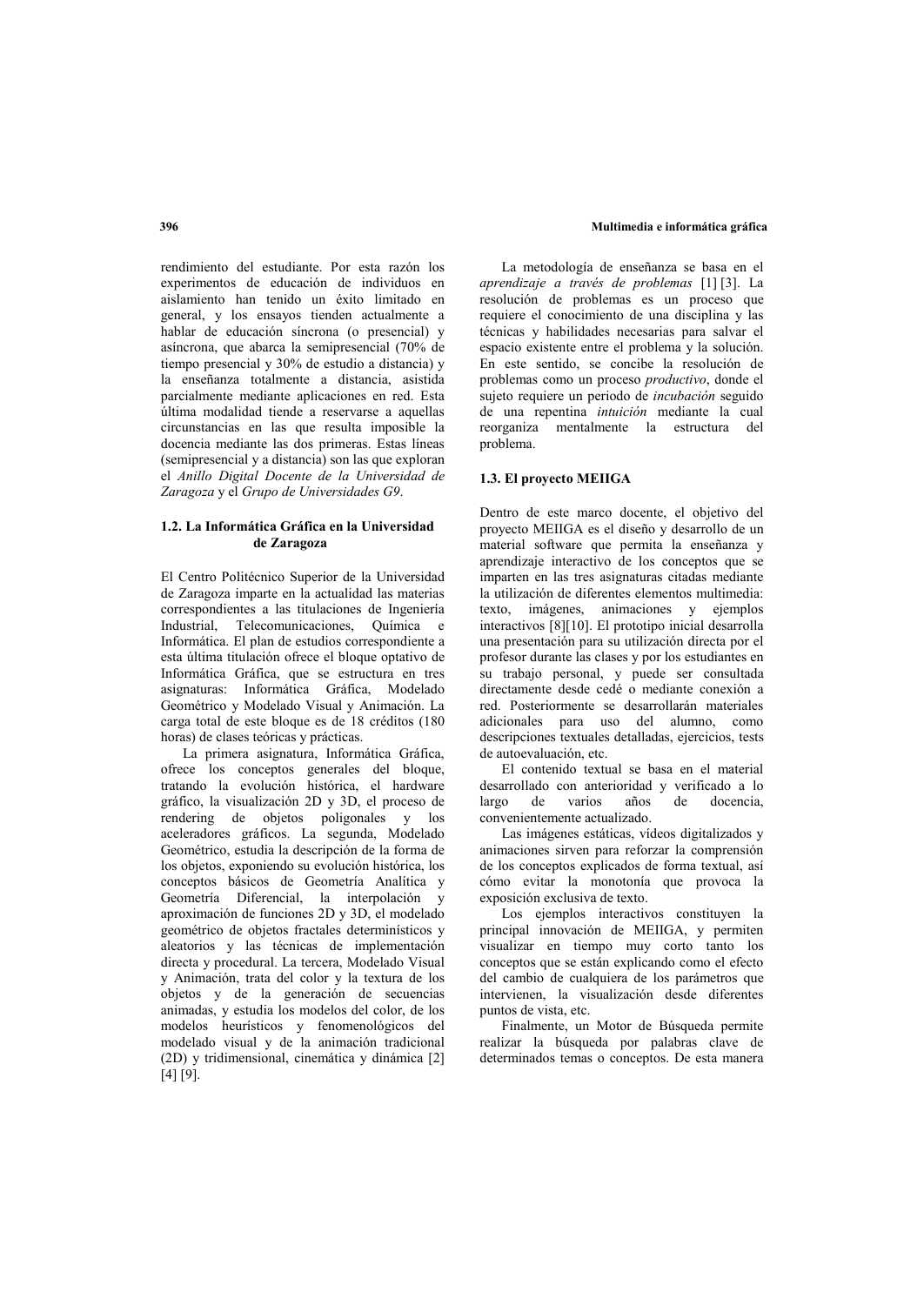### IX Jornadas de Enseñanza Universitaria de la Informática

se ofrece un acceso rápido y sencillo al concepto que se desea presentar o estudiar.

No es frecuente la aparición de experiencias semeiantes en la bibliografía. ACM-SIGGRAPH tiene un depósito de ejemplos aislados [11], y D. Nikolic [12] habla de GraphicMentor, una herramienta para el aprendizaje de los conceptos básicos sin ligadura con las correspondientes lecciones

### 2. Requisitos de partida y soluciones adoptadas

Los requisitos o requerimientos del proyecto se pueden estructurar en varios apartados que incluven la plataforma, metodología, velocidad de ejecución, interfaz y modificación de la información. A continuación se exponen los requisitos de cada uno de los apartados y las decisiones elegidas para cada uno de ellos.

### 2.1. Metodologías de Desarrollo

Para realizar las fases de diseño y desarrollo de las aplicaciones interactivas se ha seguido la Metodología Orientada a Objetos según el modelo Booch. Esta metodología permite el paso eficiente de la fase de diseño a la de implementación. realizada con el lenguaje de programación orientado a obietos Java.

Para el desarrollo de la interfaz de usuario se ha seguido una metodología basada en la generación de prototipos, que incluye cuatro fases diferenciadas: hien análisis. diseño. implementación y evaluación. Se han utilizado los estándares ISO 9241 (Ergonomic requirement for office work with visual display terminals) [5]. e ISO 13407 (Human-centred design processes for interactive systems) [6] y diversas normas de estilo, preferentemente las de la Universidad de Yale [7].

Cabe resaltar la metodología de desarrollo de la interfaz con intervención del usuario. A partir de un primer prototipo, se desarrollaron una serie de entrevistas con los profesores de las asignaturas. De las conclusiones obtenidas salió un segundo prototipo, con el que se impartieron algunas clases a los estudiantes, a los que posteriormente se pidió que rellenaran un cuestionario elaborado conforme a la norma ISO

antes citada. El análisis de los resultados conduio a una serie de modificaciones que levaron a la versión final de la interfaz.

### 22 Plataforma

La aplicación se ha diseñado teniendo en cuenta  $\overrightarrow{a}$  nosible uso local  $\overrightarrow{v}$  en red en cualquier plataforma. Para satisfacer este requisito, el modelo elegido ha sido el de Cliente-Servidor en Internet: los contenidos se visualizan utilizando cualquier navegador (en versiones actuales) y se accede a ellos bien vía Internet o bien en modo local.

El contenido se ha desarrollado en HTML 4.0 v las aplicaciones interactivas en Java Standard. Esta decisión permite la operación desde plataformas mínimas, no necesariamente actualizadas, y también la actualización fácil de contenidos.

### 2.3. Velocidad de Ejecución

Aunque no se exige el funcionamiento de la aplicación en tiempo real, los componentes utilizados deben ser rápidos en su ejecución y visualización. Tiempos muertos superiores a pocos segundos suponen un corte en la atención del estudiante, que resulta muy difícil recuperar.

Este aspecto tiene vital importancia a la hora de ejecutar e interaccionar con los ejemplos interactivos, sobre todo pensando en el tiempo necesario para la carga de las aplicaciones en red frente a la carga en modo local. Por ello, siempre es preferible esta última para las presentaciones.

Así pues, y debido principalmente a las limitaciones en la velocidad de transmisión por Internet. la única forma de garantizar una adecuada y permanente interactividad durante la clase es disponer del material en un disco local o un CD, y ejecutar las aplicaciones localmente.

### 3. La interfaz de usuario

Como ya se ha dicho anteriormente, el desarrollo de la interfaz de usuario se ha basado en una metodología basada en la generación de prototipos, que incluye cuatro fases bien diferenciadas: análisis, diseño, implementación y evaluación. Se han utilizado los estándares ISO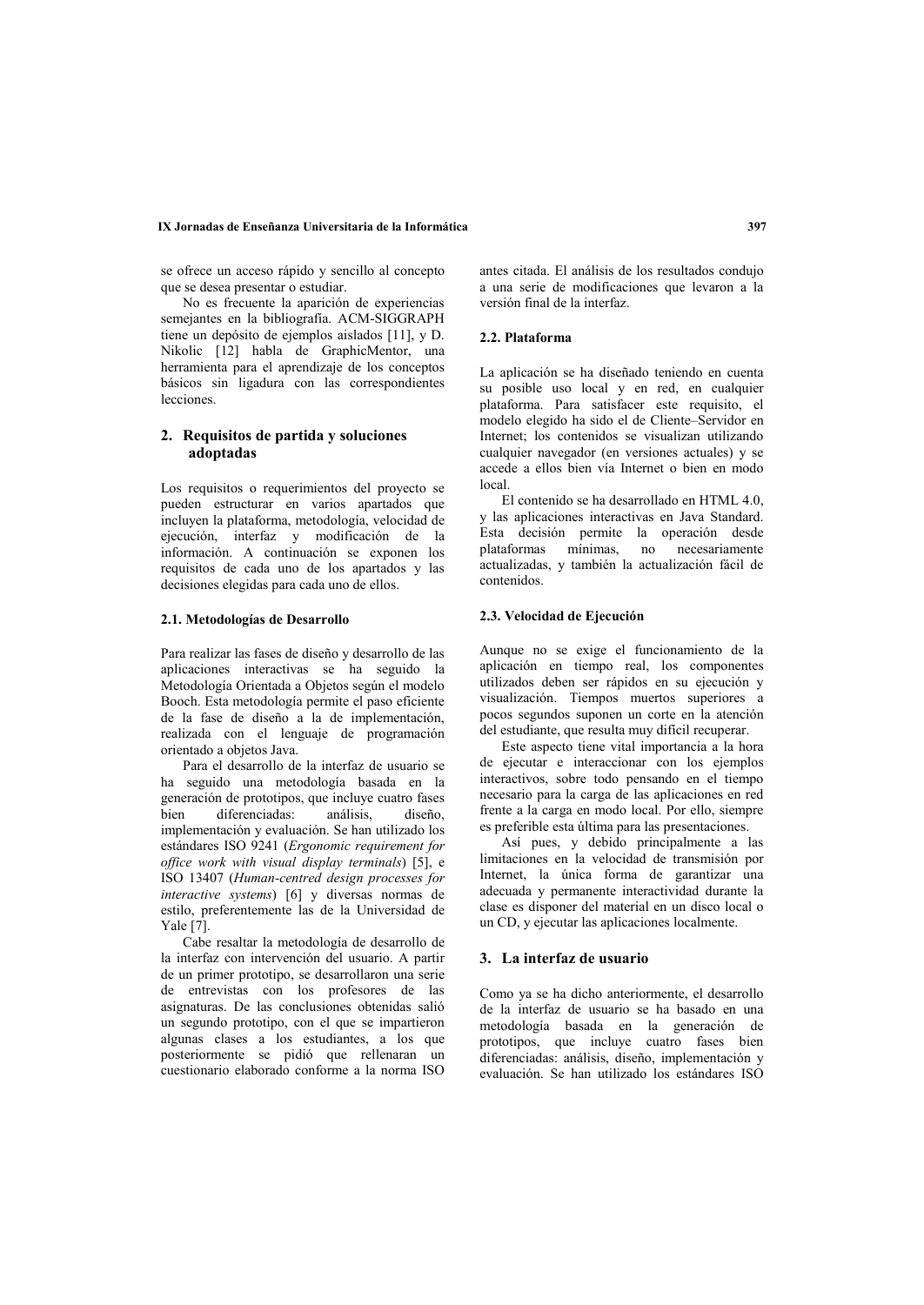#### Multimedia e informática gráfica

9241 [5] e ISO 13407 [6] y diversas normas de estilo, preferentemente las de la Universidad de Yale [7]. Se describe aquí el modelo conceptual, la estructura y los elementos de la interfaz.

### 3.1. Modelo Conceptual

Los elementos de cada página son los siguientes:

- La información Asignatura-Parte-Tema*ltem*, que permite la localización de cada página dentro del temario.
- El contenido de cada página.
- La barra de navegación.
- Los ejemplos interactivos, en su caso.

La estructura de una página se muestra en la figura 1.



Figura 1. Estructura de una página

El modelo de navegación a través de la información sigue la jerarquía descendente: Asignatura, Parte, Tema e Ítem o lección.

Existen cuatro tipos de ventana: la ventanaíndice donde aparecen las entradas correspondientes al nivel y se despliegan las entradas del nivel siguiente, permitiendo la elección interactiva del que sea de interés; la ventana-exposición, donde aparece el texto e imágenes correspondientes a un determinado ítem; la ventana-ejemplo, que contiene la aplicación interactiva y puede estar encastrado en una página-exposición o desplegarse aparte, y finalmente la ventana de avuda en línea, que o bien aparece sobre una ventana completa o bien posee estructura interna, accediéndose a cada entrada mediante su grupo de botones.

El mapa de navegación se esquematiza en la figura 2.

### 3.2. Barra de navegación

Para la barra de navegación se usan imágenes con apariencia de botón, que pueden estar activados o desactivados según el caso y que permiten acceder al índice general de la asignatura, a la página principal del proyecto MEIIGA, a las páginas de ayuda, al nivel superior y a la página anterior o posterior dentro del mismo nivel. También existen botones de acceso al ejemplo interactivo pertinente y al motor de búsqueda.



Figura 2. Mapa de navegación

### 3.3. Aplicaciones interactivas

Los ejemplos interactivos se pueden integrar en la página de dos formas: bien insertándolos dentro de la propia página como si de una imagen interactiva se tratase, bien ejecutándose en ventanas aparte mediante la creación de una nueva ventana independiente del explorador utilizado, definida en Java como un frame. En este caso, el formato engloba todo el ejemplo en un solo bloque, con su título y grupo de botones.

### 398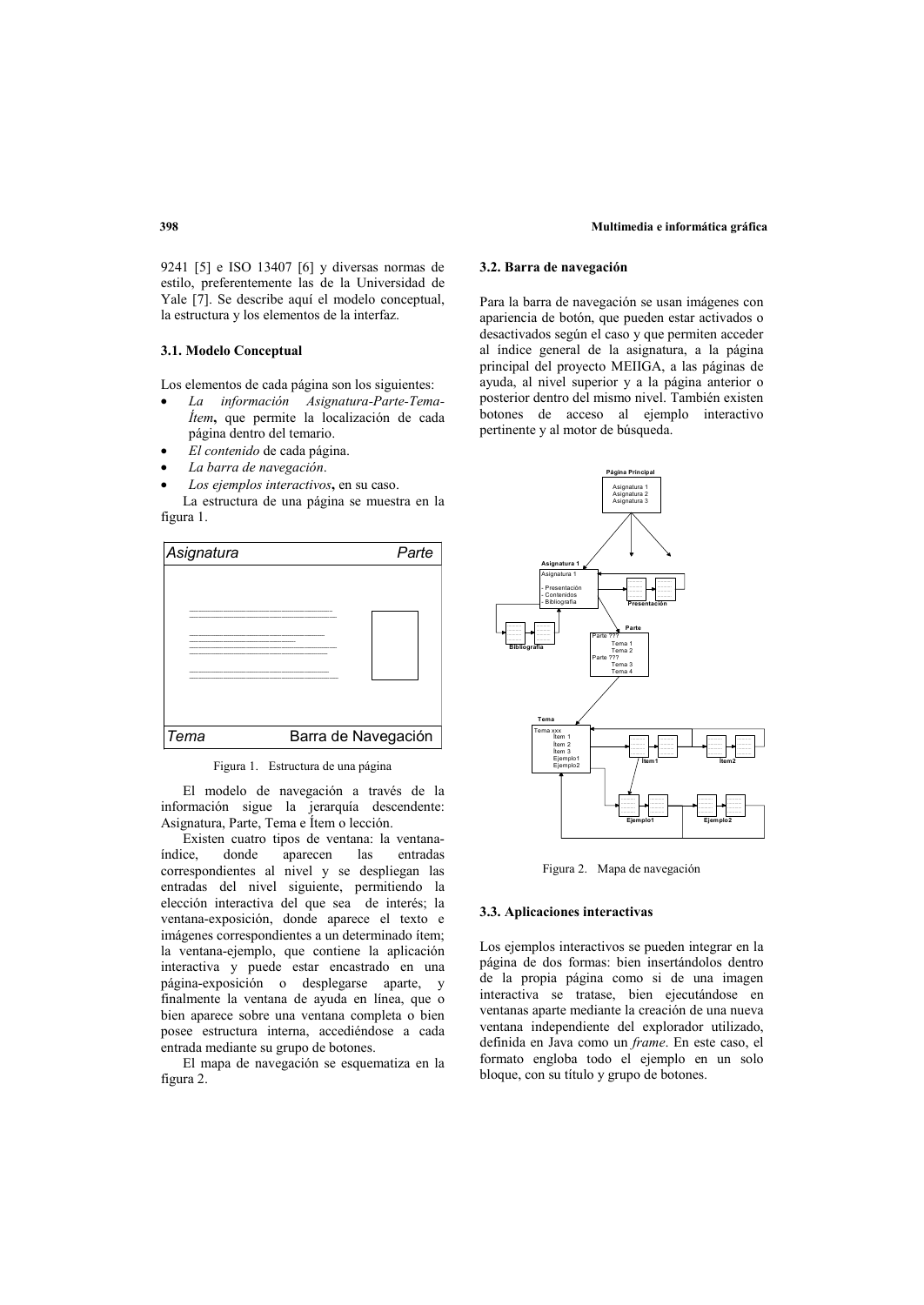### IX Jornadas de Enseñanza Universitaria de la Informática

La interacción se realiza mediante botones o iconos de tamaño fijo y en blanco y negro. Los botones pueden ser de varios tipos:

- De acción inmediata: Al pulsar sobre ellos se produce una acción inmediata, como por ejemplo realizar una ampliación o reducción
- De estado: Al pulsar sobre ellos se activan o desactivan mostrando el botón en imagen inversa en caso de estar activado o normal en caso de estar desactivado. Un ejemplo es el botón de visualización de la malla de control en modelado de superficies.
- De estado o selección múltiple: Al pulsar sobre ellos las imágenes cambian de manera cíclica mostrando diferentes posibilidades de interacción; por ejemplo, el botón de selección de tipo de superficie cuádrica
- En exclusión mutua: Lo forman un conjunto de botones colindantes y relacionados, de los cuales sólo uno puede estar activado (en imagen inversa) al mismo tiempo; por ejemplo, el conjunto de botones de selección de plano de desplazamiento en Superficies bilineales y Superficies de aproximación.

Todo ejemplo interactivo emergente dispone de una barra de menú, con al menos dos opciones de menú. Archivo v Avuda.

La coherencia visual se ha logrado utilizando códigos de color asociados a un significado fijo. Por ejemplo, en las aplicaciones interactivas aparecen en rojo los valores de los parámetros que pueden ser modificables por el usuario -provocando la correspondiente modificación de la escena-, y en negro cuando son fijos.

#### 4. Las aplicaciones interactivas

La contribución didáctica más novedosa de MEIIGA son sus ejemplos interactivos, que no pueden ser descritos fielmente mediante texto e imágenes estáticas. En este artículo se enumeran las aplicaciones desarrolladas y se describen un par de ellas como ejemplo.

### 4.1. Aplicaciones desarrolladas

Se ha desarrollado un juego de ejemplos interactivos para Informática Gráfica y Modelado Geométrico. Está en desarrollo el conjunto correspondiente a Modelado Visual.

aplicaciones disponibles Las  $12s$ son siguientes:

Informática Gráfica:

Trazado de. Líneas, Transformaciones Geométricas 2D v 3D. Sistemas de Visualización. Proyecciones Geométricas, Recorte de Líneas y de Polígonos, Rendering, Básico.

Modelado Geométrico:

Cicloides Naturales. Generación de Curvas y Superficies por Aproximación, Superficies Bilineales y de barrido, Superficies Regladas, Superficies de Barrido y Regladas (comparación), Superficies de Revolución, Superficies Cuádricas, Fractales de Julia y Mandelbrot.

### 4.2. Eiemplo: Generación de curvas 2D por aproximación

aplicaciones Se han desarrollado nueve interactivas que permiten generar (en 2D) curvas Bezier y Bspline y BSpline racional utilizando vectores de nudos abiertos, abiertos no uniformes y uniformes, permitiendo observar las diferencias aparentes entre los métodos y la evolución de la curva BSpline hacia la de Bezier al ir aumentando el orden de la primera.



Curvas 2D. Arriba: efecto Figura 3 logrado al desplazar un punto de la malla de control y al variar el orden de la curva. Abajo: Ventana de visualización con sus elementos de control.

Todos los ejemplos se basan en la capacidad de mover de modo interactivo los puntos que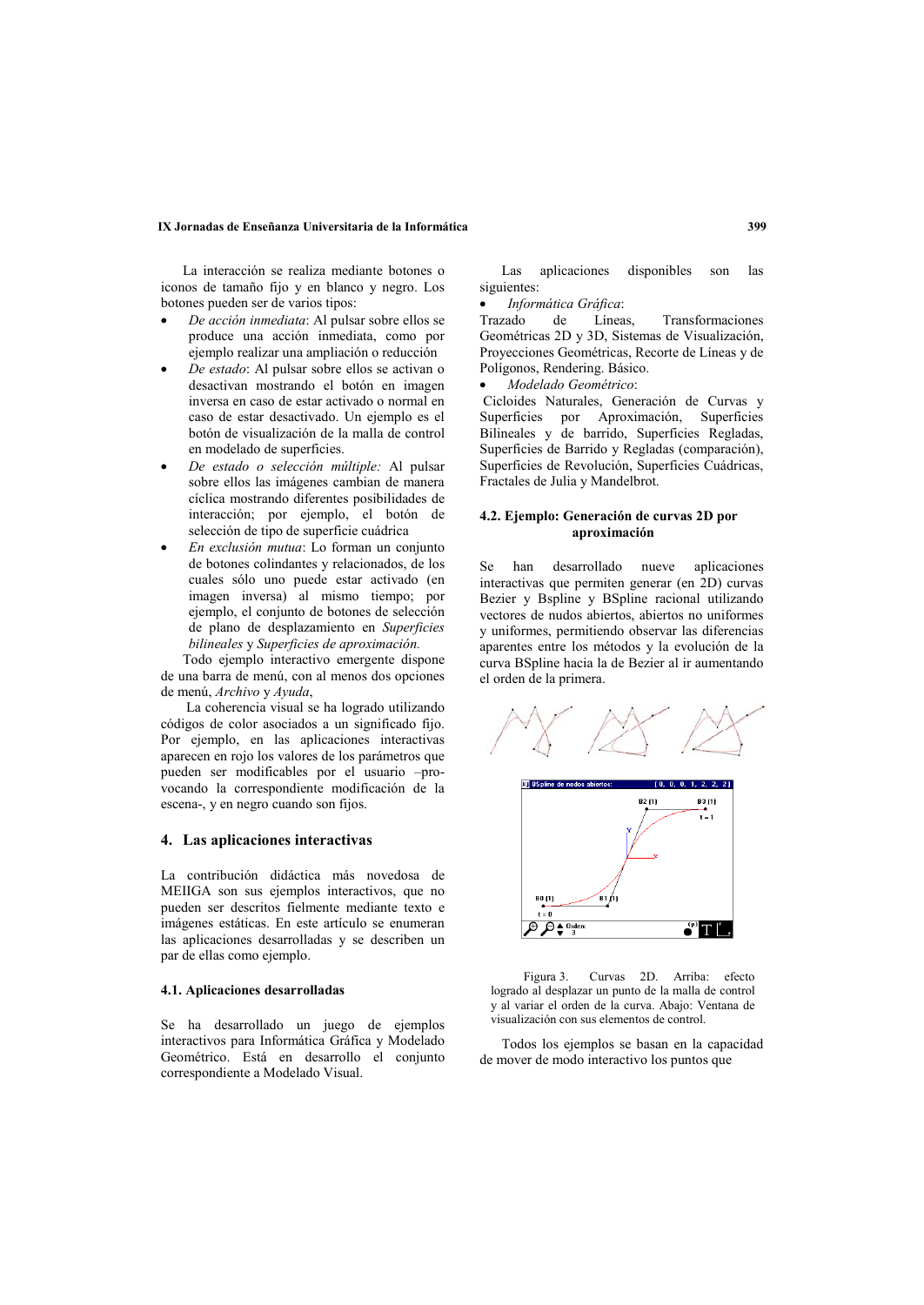

Figura 4. Superficies de revolución

constituyen el polígono de control y de modificar sus pesos (en su caso), con el objetivo de observar cómo afectan estas variaciones a la curva generada.

Para mover un punto sólo es necesario pulsar en él con el botón izquierdo del ratón y sin soltarlo arrastrar el mismo hasta su nueva posición. En la parte inferior de las aplicaciones se muestra una serie de botones, que varían en función del tipo de curva y permiten modificar los parámetros de control y el factor de escala (ver figura 3).

### 4.3. Ejemplo: Superficies de revolución

El objetivo de esta aplicación es mostrar el comportamiento de las superficies de revolución al variar la forma de la curva generadora o su posición con respecto al eje de rotación.

En la parte izquierda de la ventana se visualiza la curva generatriz, que puede ser modificada estirando de los vértices del polígono de control o modificando éste.

En la parte derecha se visualiza la superficie obtenida en malla de alambre o sombreado de Gouraud.. Su aspecto puede ser observado desde cualquier posición sin más que deslizar el ratón del modo adecuado También se pueden visualizar las normales y variar la escala (ver figura 4).

### 5. La opinión de los estudiantes

Para disponer de una referencia acerca del grado de satisfacción de los estudiantes se impartió una lección completa mediante los dos sistemas: tradicional (con transparencias) y utilizando MEIIGA. Al finalizar el experimento se pasó una encuesta pidiendo la opinion sobre tres aspectos: la calidad de la interfaz. la calidad del material del módulo impartido (Transformaciones Geométricas) y el grado de aprovechamiento de la aplicación. Las respuestas para cada cuestión incluyeron una calificación (0...10), una estimación (-3...+3) del grado de mejora con respecto a la exposición tradicional y un comentario textual. Los resultados pueden verse en la tabla 1

En conjunto, los estudiantes mostraron su satisfacción con el uso del nuevo material, en comparación con el método tradicional. Como era de prever, los ejemplos interactivos recibieron las calificaciones más satisfactorias, tanto globalmente como en grado de mejora. Por el contrario, se critica la claridad y visibilidad del texto, debido a la calidad de la proyección, que es mejorable.

La evaluación de la efectividad de MEIIGA en los resultados académicos sería deseble, pero no se ha podido realizar ya que el método de evaluación no lo permite. La evaluación se realiza valorando la implementación de un visualizador,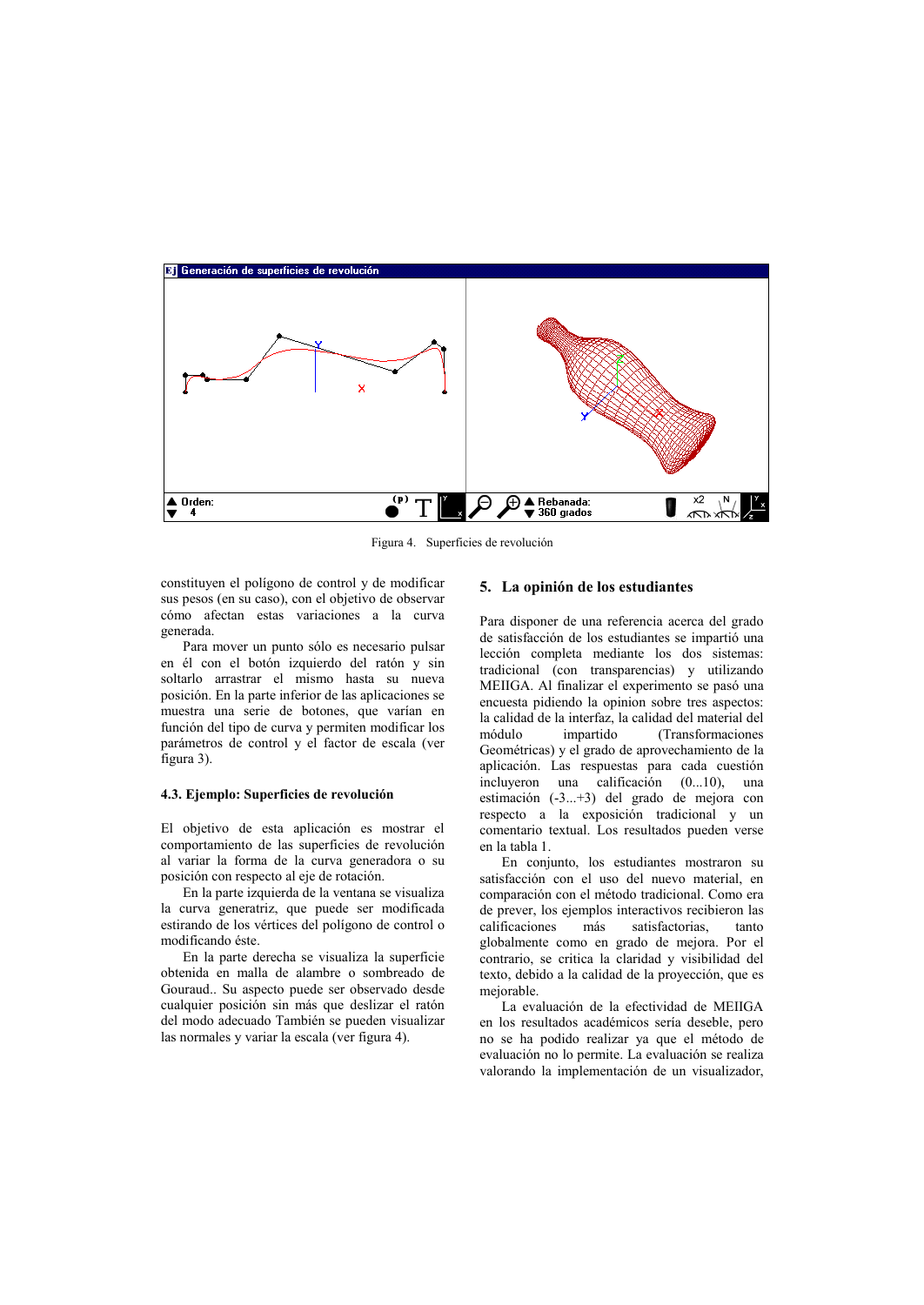### IX Jornadas de Enseñanza Universitaria de la Informática

que se desarrolla en versión básica (objetos 3D poligonales) para Informática Gráfica. A esta aplicación se le añade un módulo para la obtención de las mallas que representan curvas y superficies (Modelado Geométrico) y texturas y modelos de iluminación (Modelado Visual).

# 6. Conclusiones

Las nuevas formas de presentación electrónica permiten, si se utilizan con rigurosos planteamientos y obietivos, una meiora en la calidad docente, ya que permiten

incrementar la atención del estudiante si las aplicaciones de apoyo se plantean con la

| Proyecto MEIIGA – Satisfacción del usuario (44 Respuestas) |                          | Media D.E. |      |
|------------------------------------------------------------|--------------------------|------------|------|
| 1. - Interface                                             |                          |            |      |
| Presentación en general                                    | Calificación (010)       | 7,48       | 1,07 |
|                                                            | Grado de mejora (-3+3)   | 1,57       | 0,82 |
| Navegación (facilidad de comprensión) Calificación (010)   |                          | 8,32       | 0,96 |
|                                                            | Grado de mejora $(-3+3)$ | 1,82       | 0,79 |
| Tipografía (claridad, visibilidad)                         | Calificación (010)       | 5,32       | 2,03 |
|                                                            | Grado de mejora $(-3+3)$ | $-0.66$    | 1,61 |
| Ejemplos interactivos (usabilidad)                         | Calificación (010)       | 8,52       | 1,28 |
|                                                            | Grado de mejora $(-3+3)$ | 2,41       | 0,82 |
| 2. Módulo: Transformaciones Geométricas                    |                          |            |      |
| Presentación textual (explicaciones)                       | Calificación (010)       | 7,26       | 1,31 |
|                                                            | Grado de mejora (-3+3)   | 0.68       | 1,23 |
| Ejemplos interactivos                                      | Calificación (010)       | 8,88       | 0,82 |
|                                                            | Grado de mejora $(-3+3)$ | 2,50       | 0,66 |
| 3. Aprovechamiento de la aplicación                        |                          |            |      |
| Como aplicación docente, en clase                          | Calificación (010)       | 7,48       | 1,62 |
|                                                            | Grado de mejora (-3+3)   | 1,50       | 1,07 |
| Como elemento de estudio, en casa                          | Calificación (010)       | 8,42       | 1,38 |
|                                                            | Grado de mejora $(-3+3)$ | 2,28       | 0.93 |

Tabla 1. La opinión de los usuarios

adecuada calidad y claridad en las presentaciones

- aumentar las posibilidades de percepción de las relaciones de cada concepto con el resto. mediante la exhibición continua de los parámetros del contexto y mediante el uso de las posibilidades de navegación entre partes.
- facilitar la transmisión de algunos conocimientos mediante la adecuada presentación de ejemplos interactivos cuidadosamente seleccionados.

Este último punto resulta especialmente importante en nuestro dominio de enseñanza, donde una de las dificultades más importantes aparece a la hora de explicar conceptos tridimensionales que son mucho mejor entendidos si se visualizan al instante los cambios que aparecen al cambiar algún parámetro, o si se observa una escena desde diferentes puntos de vista, por ejemplo.

En lo que se refiere al desarrollo de la interfaz, los métodos de diseño y evaluación con intervención del usuario resultan muy valiosos